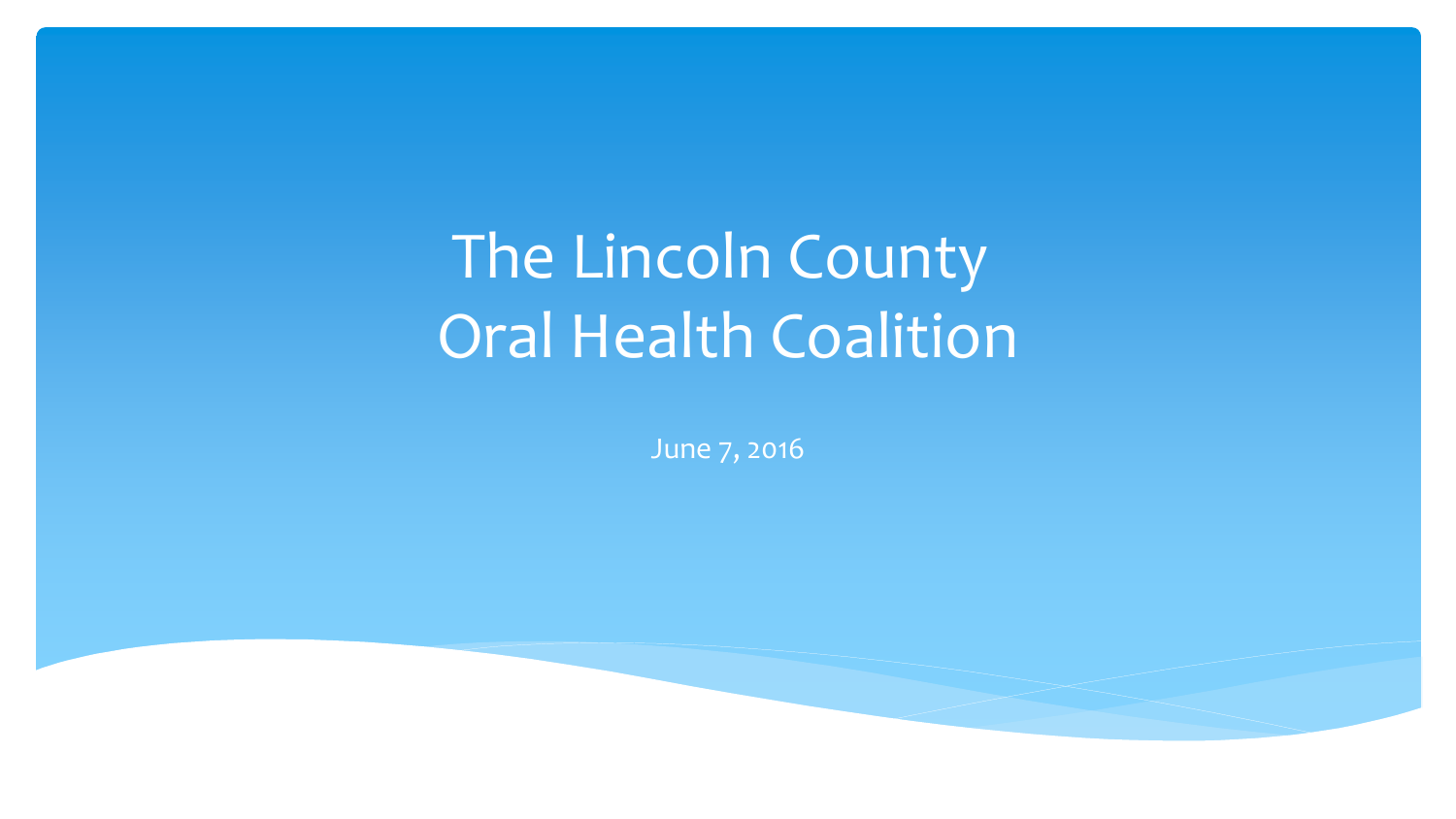## Coalition Definition

#### **co·a·li·tion (kōəˈliSH(ə)n) – noun**

- An alliance for combined action
- A group of people, groups, or countries who have joined together for a common purpose
- The action or process of joining together with another or others for a common purpose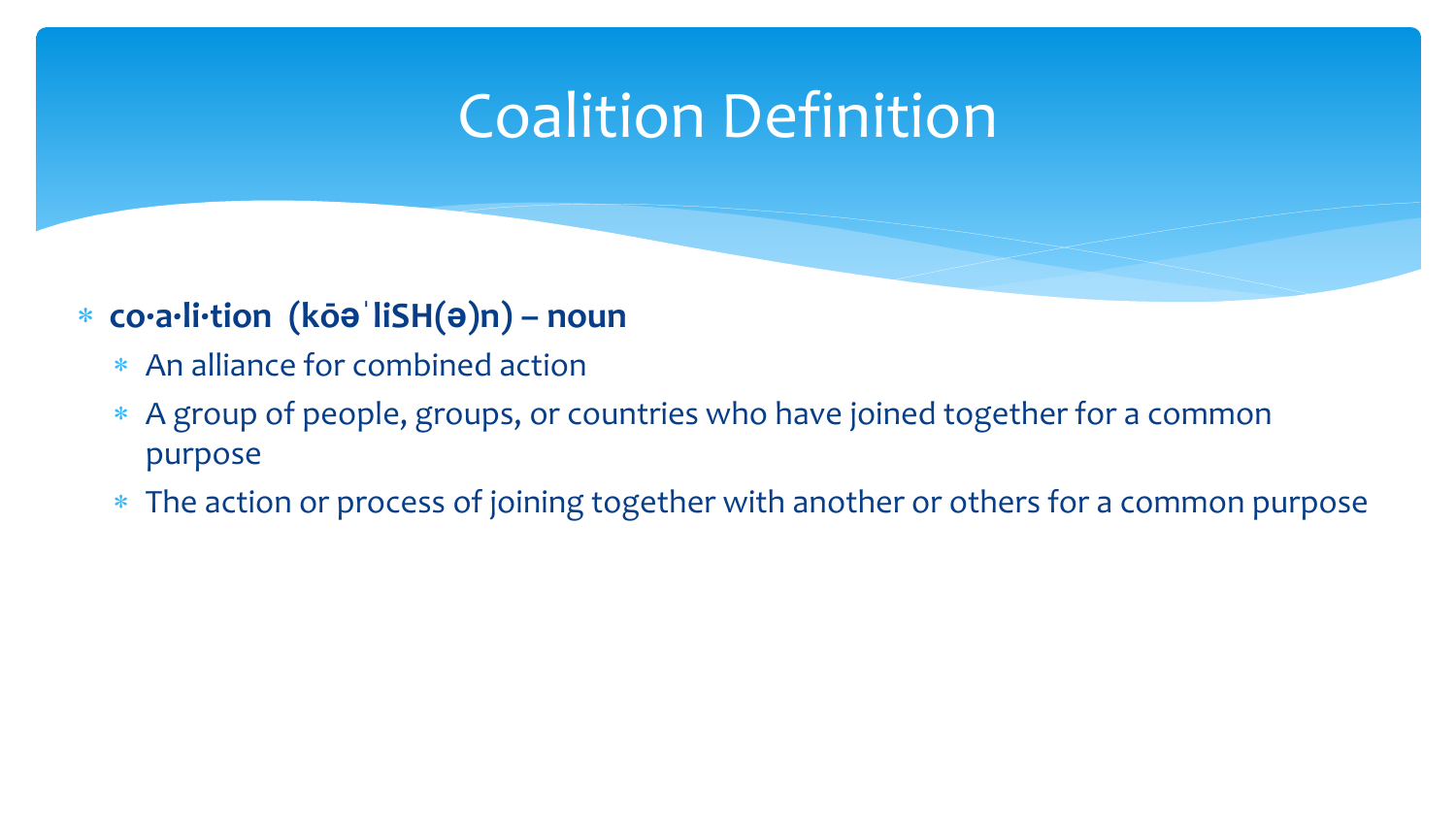### **Statewide**

#### **Oregon Oral Health Coalition (OrOHC)**

- Mission Statement: "Improving general health through oral health for all Oregonians"
- Goal: To serve as the central source for advocacy, information, and communication about oral health issues in Oregon. As a nonprofit with diverse stakeholders, OrOHC provides support and leadership to professional and advocacy groups, local and state government agencies, and other organizations working to achieve optimal oral health for all Oregonians.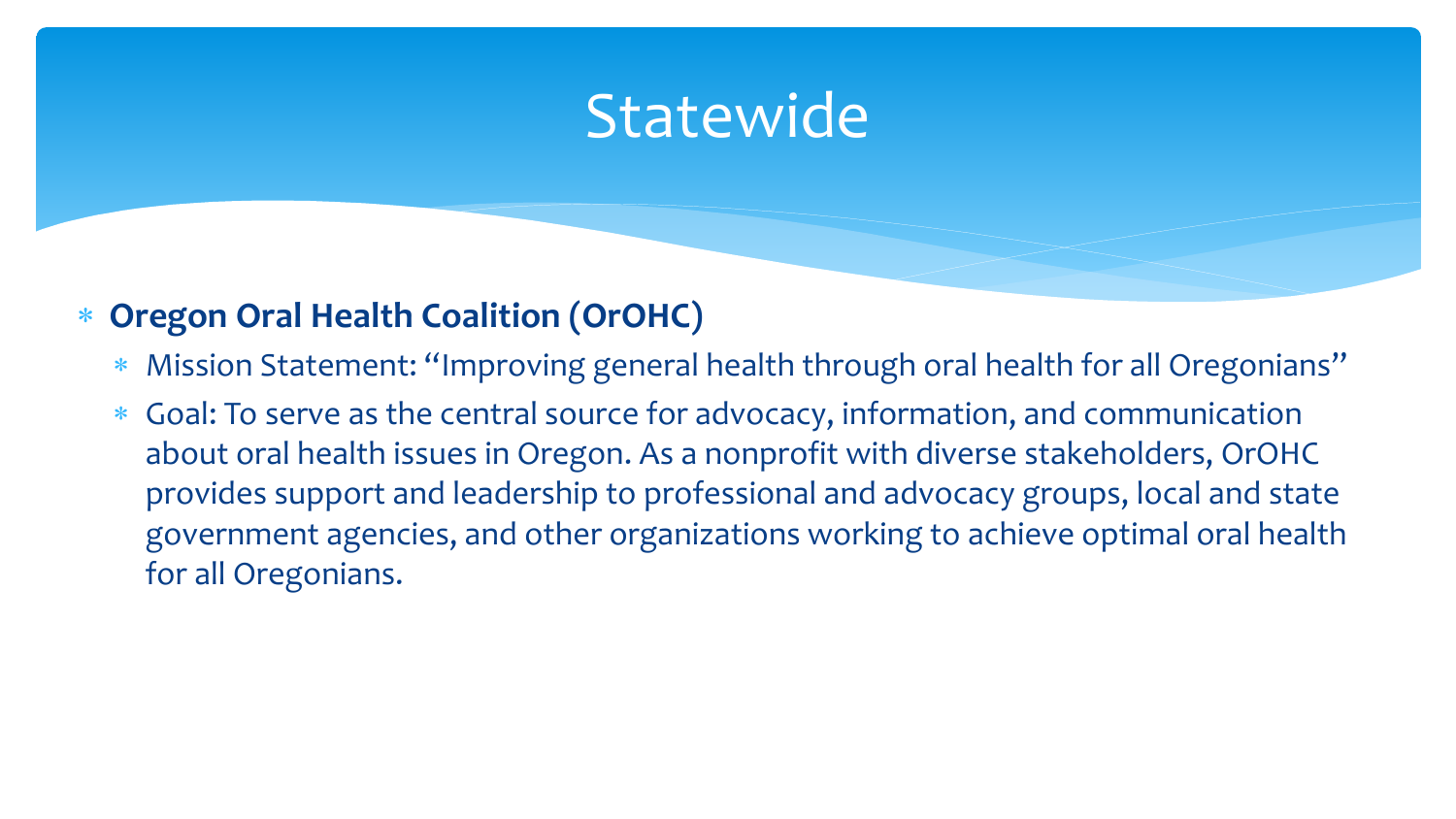### **Statewide**

#### *The Strategic Plan for Oral Health in Oregon: 2014-2020*

- The Strategic Plan highlights strategies that will deliver better care, better health and lower costs for Oregonians of all ages and backgrounds. It represents a collaborative effort by a divers group of oral health advocates who understand that oral health is inseparable from overall health at every stage of life.
- The Strategic Plan targets three priority area: Infrastructure, Prevention and Systems of Care, and Workforce Capacity.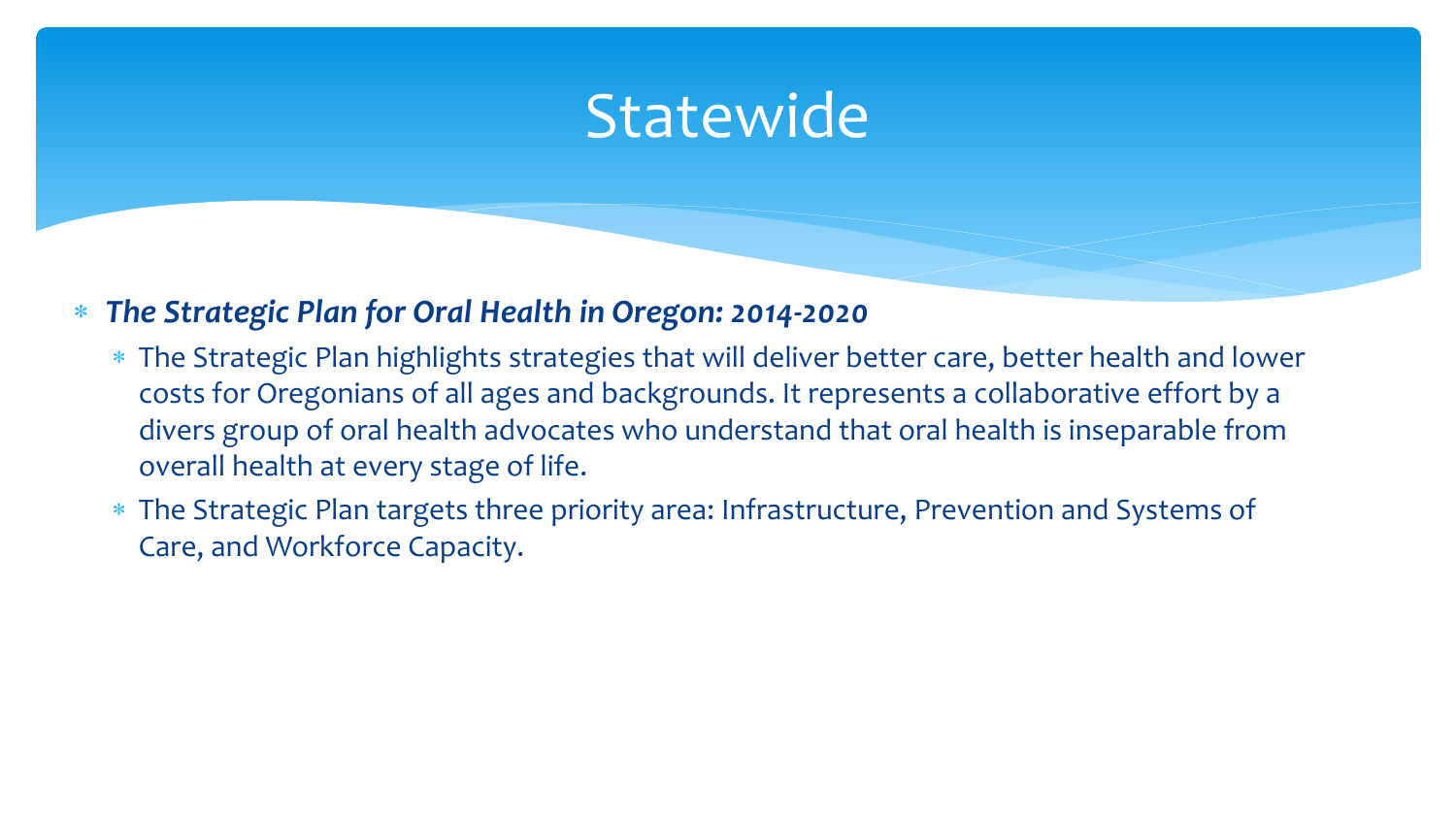

#### **Regional Oral Health Coalition**

- Lincoln County
- Linn County
- \* Benton County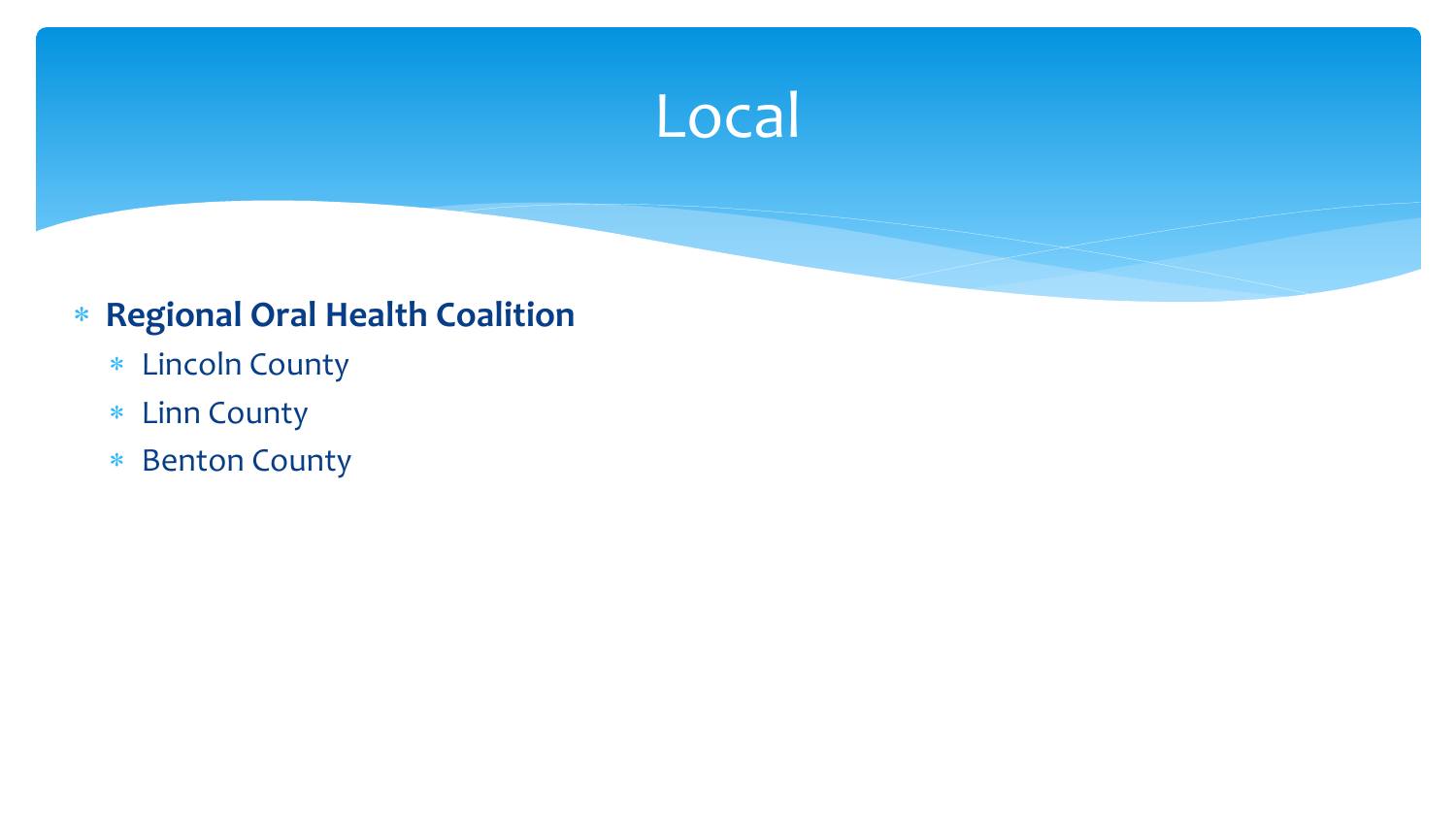#### *Strategic Plan for Oral Health in Benton, Lincoln and Linn Counties: 2015-2020*

- Strategic Plan for Oral Health in Lincoln County: 2015-2020
	- \* Infrastructure
	- Prevention and Systems of Care
	- Workforce Capacity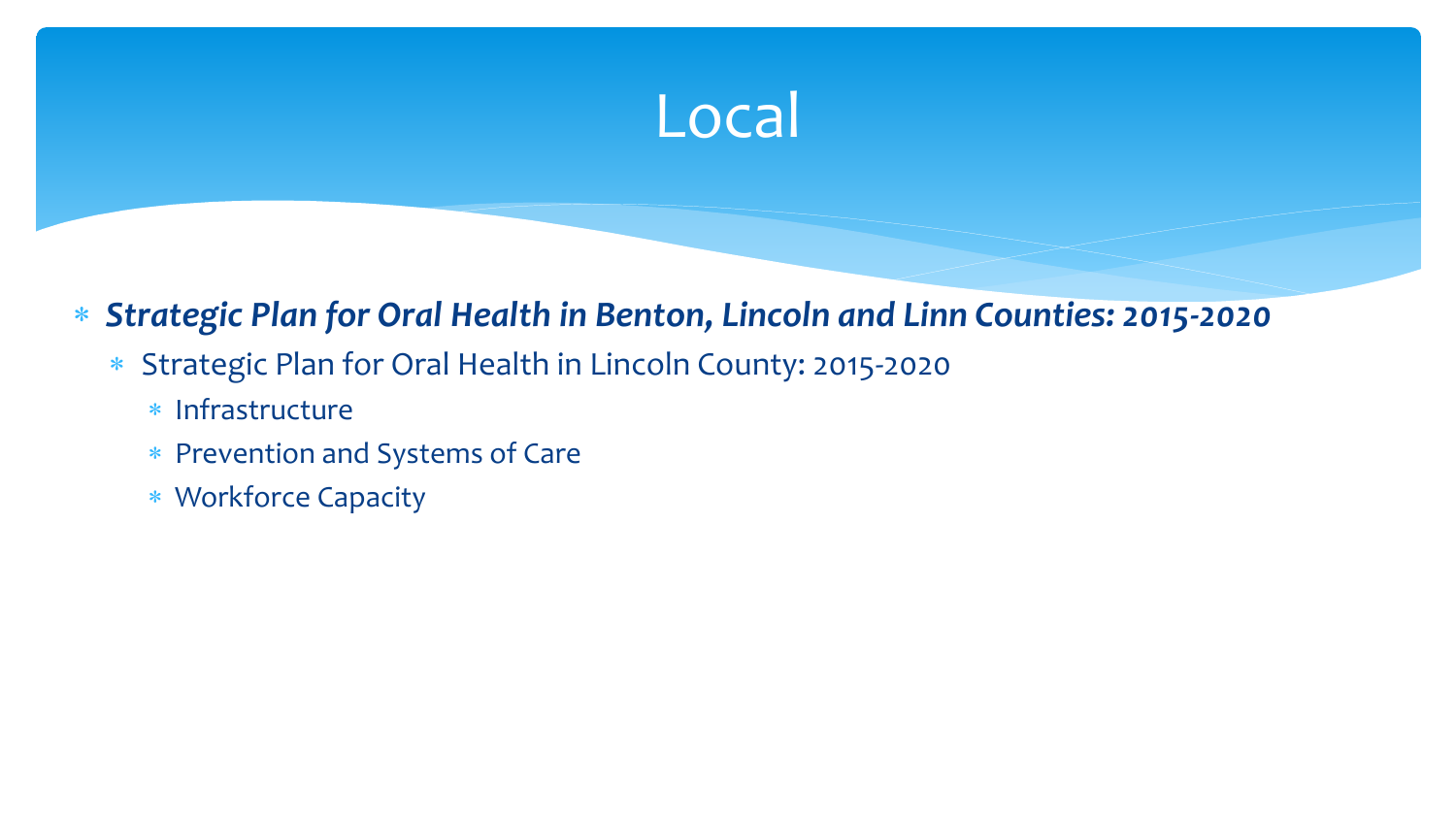#### **Lincoln County Oral Health Coalition (revived in 2015)**

- Mission Statement: "Community partners working together to improve the oral health of the people in Lincoln County."
- Vision Statement: "Lincoln County residents' health is improved through advocacy, provision of oral health education and increased equitable access to dental services.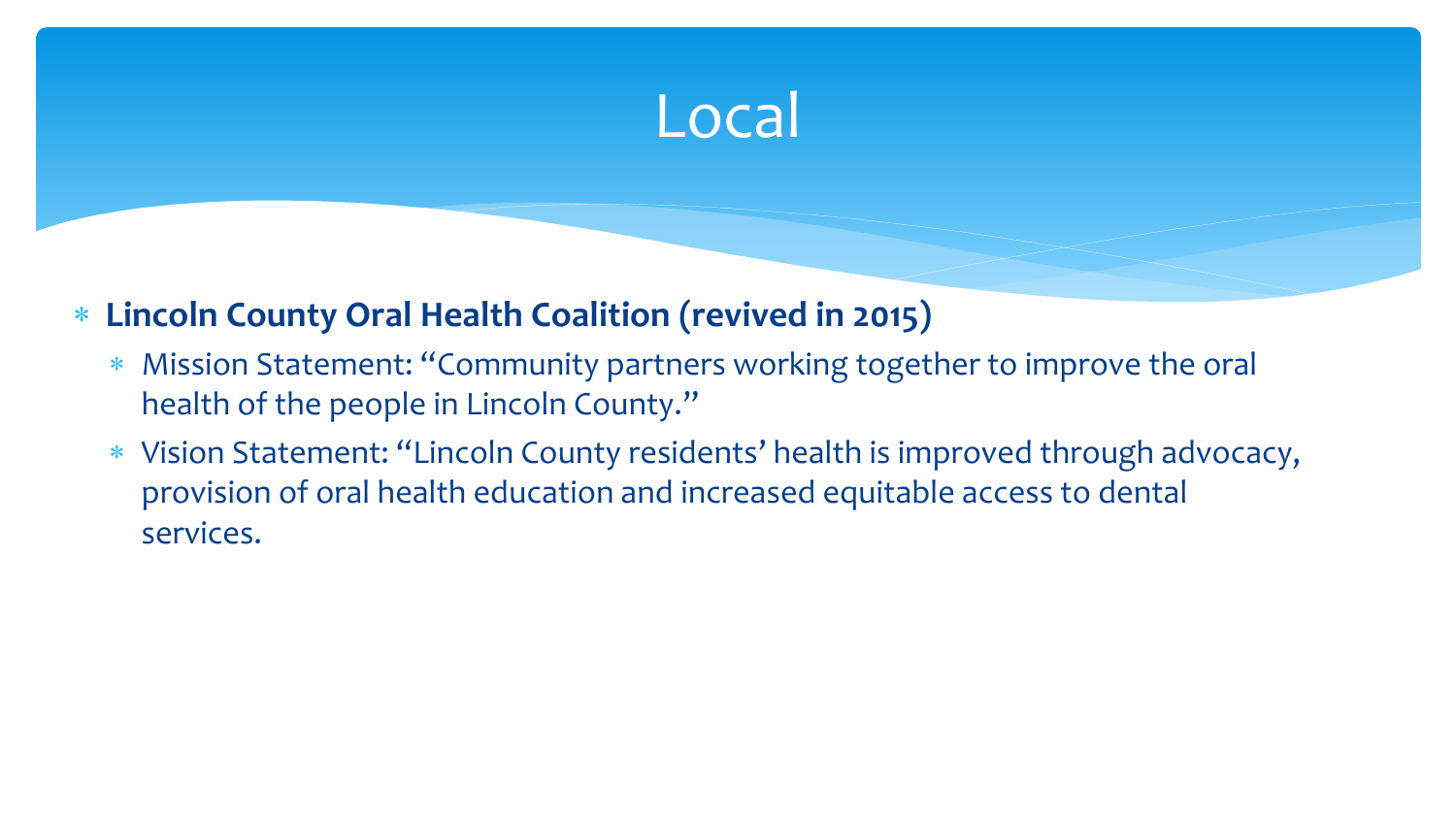#### **Infrastructure**

Objective 1: Deliver better care, better health and lower costs

#### Strategies:

- Seek opportunities to expand and improve the region's oral health surveillance system
- Collaborate with allies to build community capacity and engagement
- Objective 2: Facilitate equitable, appropriate and timely access to oral health prevention education for all
	- Strategies:
		- Develop and promote alternatives to the costly use of hospital emergency departments and urgent care clinics for non-traumatic dental pain
		- Expand transportation options for low-income, uninsured and disadvantaged residents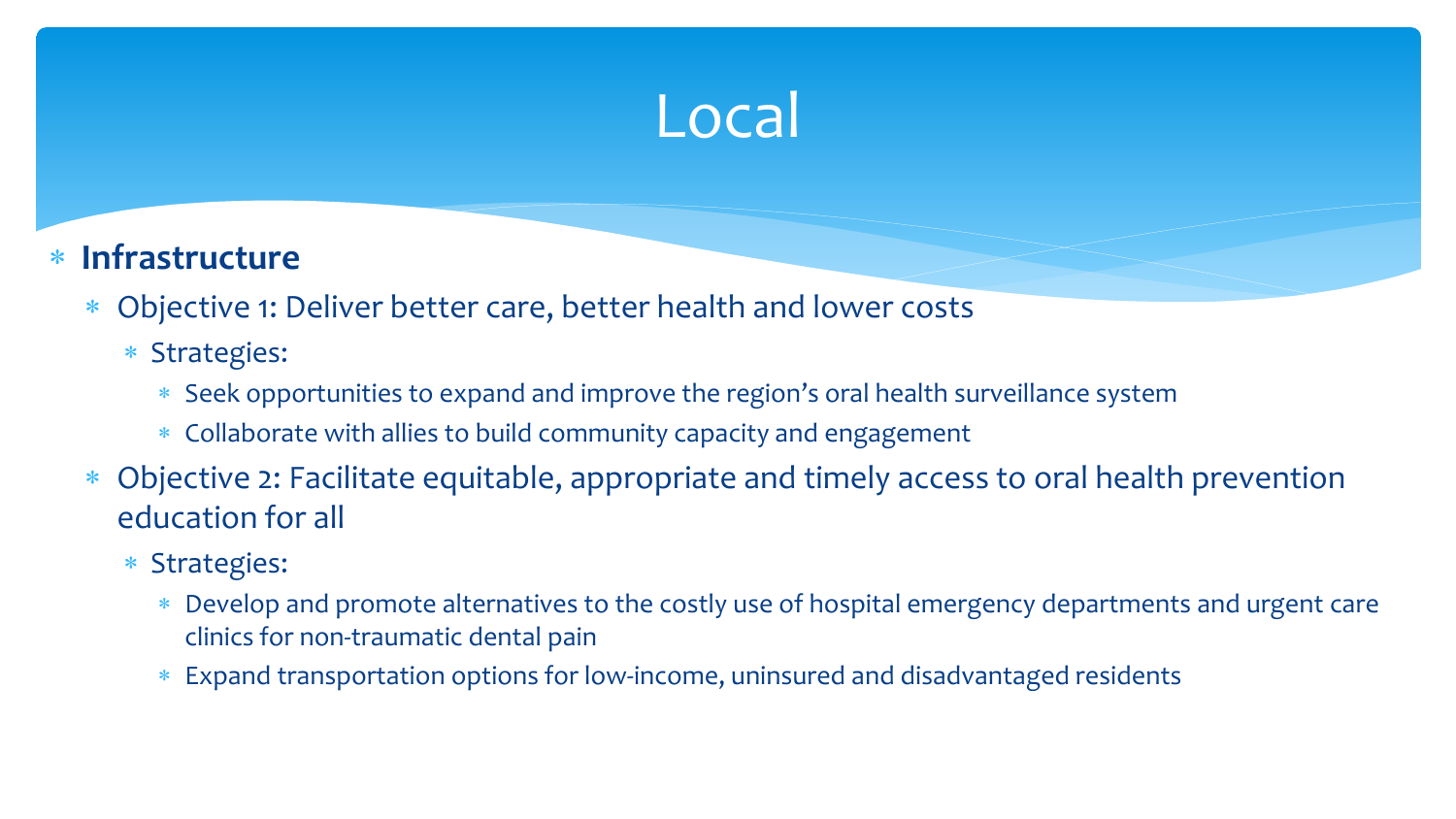#### **Prevention and Systems of Care**

Objective 1: Implement evidence-based preventive strategies across the lifespan of residents

#### Strategies:

- Support optimally fluoridated community water systems
- Include oral disease prevention in prenatal and pediatric programs
- Expand access to dental screenings and care for high-risk children
- Expand evidence-based, best-practice oral health programs for children and teens
- Integrate oral health with chronic disease prevention and management
- Expand community-based prevention, outreach and intervention to underserved and disadvantaged adults and seniors.
- Objective 2: Achieve oral health literacy and understand that oral health is inseparable form overall health
	- Strategies:
		- Develop a culturally appropriate communications plan to educate all residents on oral health
		- Integrate oral health education into general health education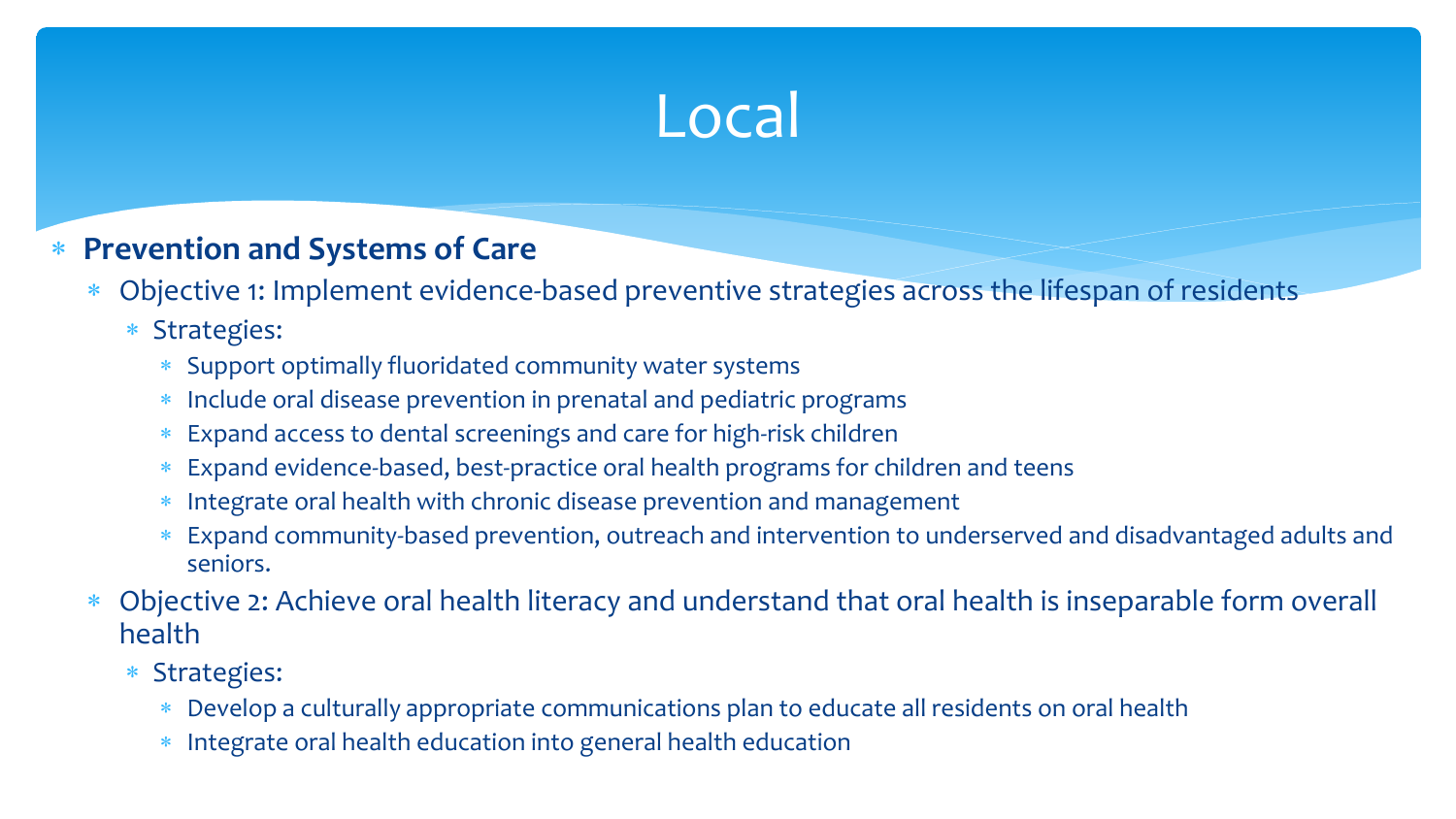#### **Workforce Capacity**

- Objective 1: Oral health workforce meets the lifelong needs of all residents, including underserved and vulnerable populations
	- Strategies:
		- Mitigate the dental workforce shortage in rural areas, high poverty hotspots and dental health professional shortage areas
		- Foster a culturally competent oral health workforce to serve the region's divers communities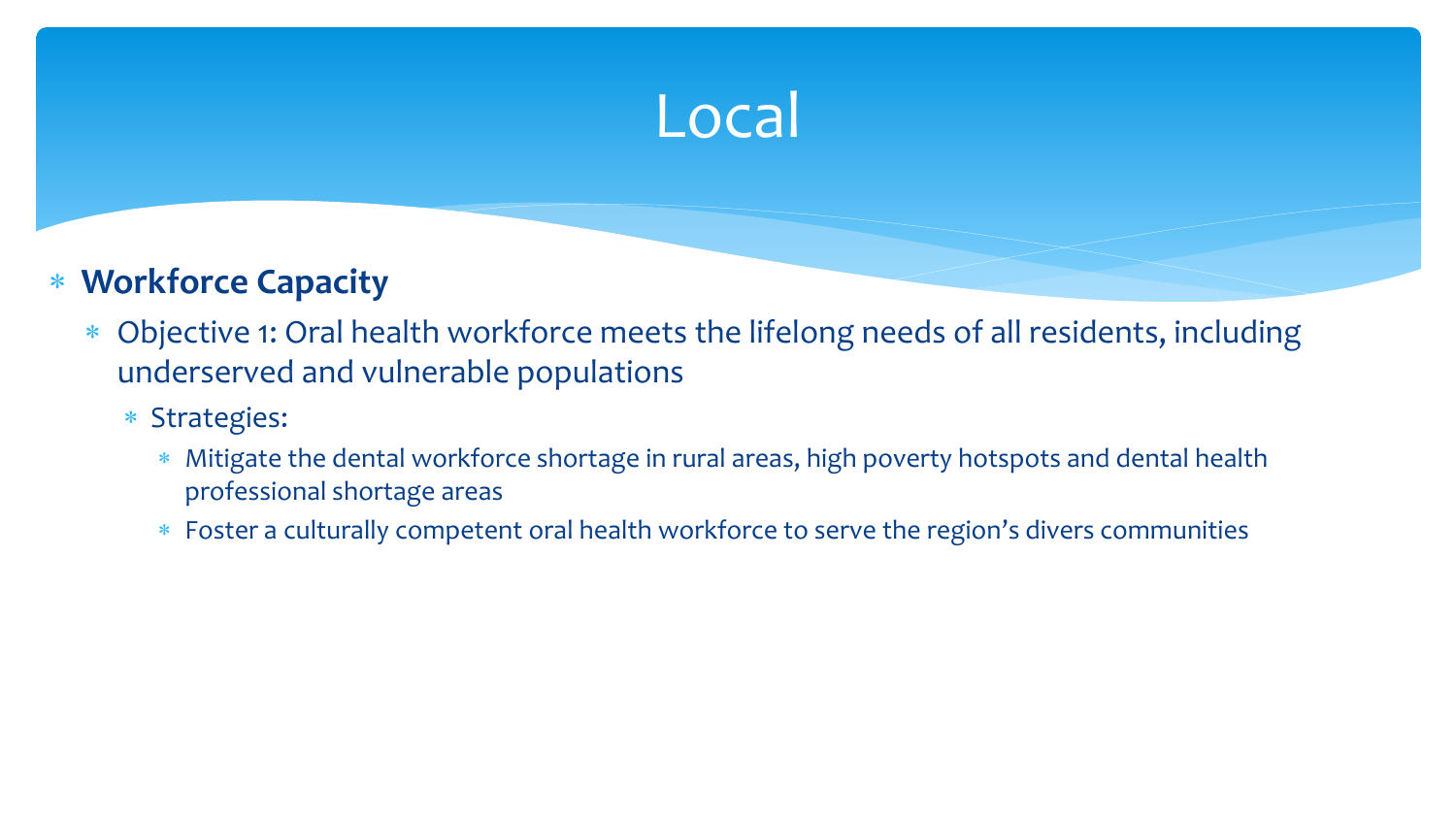### **Successes**

- **Identified activities to implement identified strategies**
- **Identified champions to oversee those activities**
- **Identified target dates for implementation**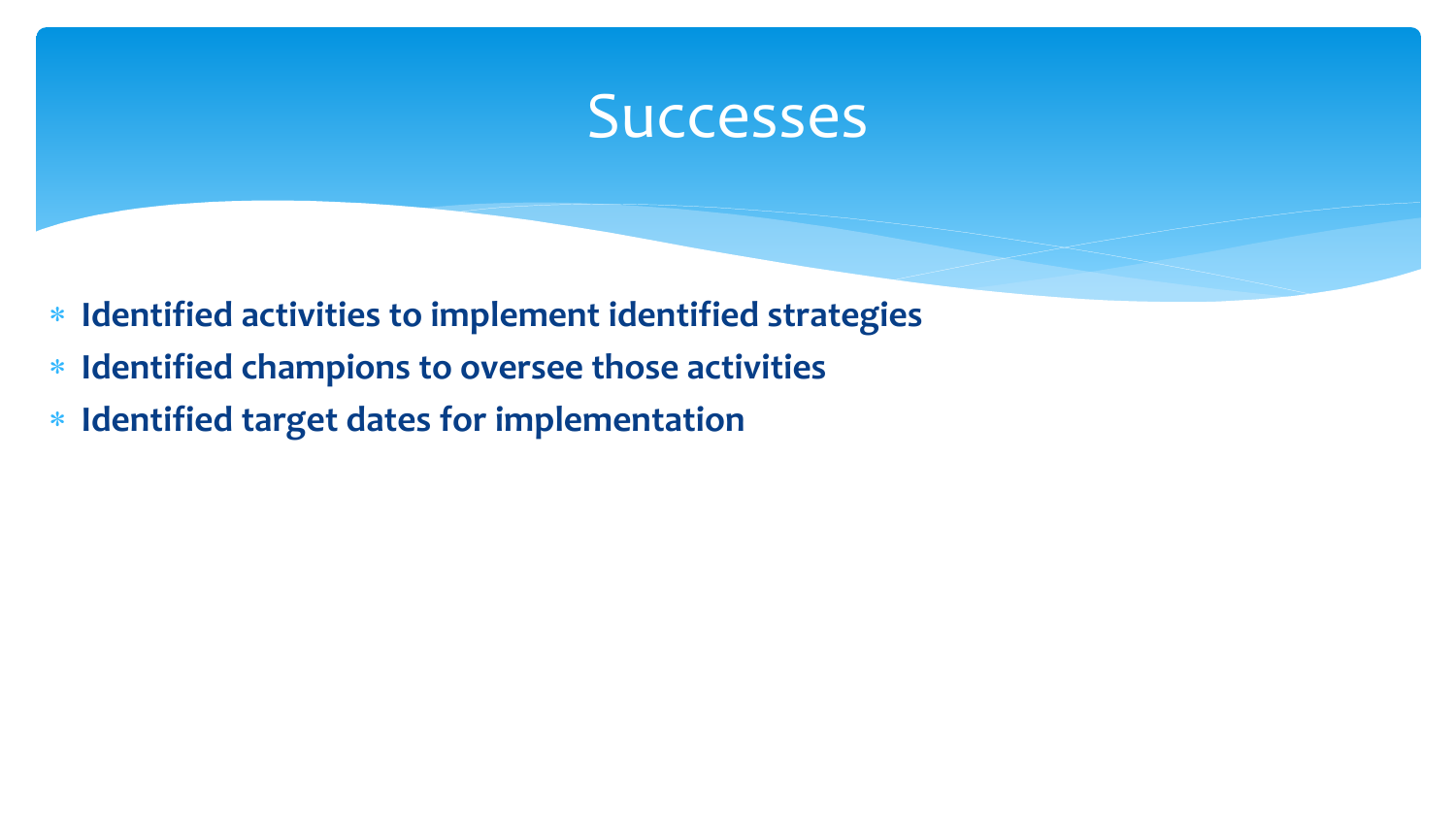## Roster

| <b>Confederated Tribes of Siletz</b>                                        | <b>Lincoln County Schools</b>                   |
|-----------------------------------------------------------------------------|-------------------------------------------------|
| <b>Dental Care Organizations (Advantage Dental,</b><br>Capitol Dental Care) | <b>Medical Teams International</b>              |
| <b>Food Share of Lincoln County</b>                                         | <b>Neighbors for Kids</b>                       |
| <b>Head Start</b>                                                           | <b>Oregon Oral Health Coalition (OrOHC)</b>     |
| <b>Housing Authority</b>                                                    | <b>Public Health Advisory Council (retired)</b> |
| <b>Inter-Community Health Network CCO</b>                                   | <b>Samaritan Health Services</b>                |
| Inter-Christian Outreach                                                    | <b>United Way of Benton/Lincoln Counties</b>    |
| <b>Lincoln County Health Center</b>                                         |                                                 |